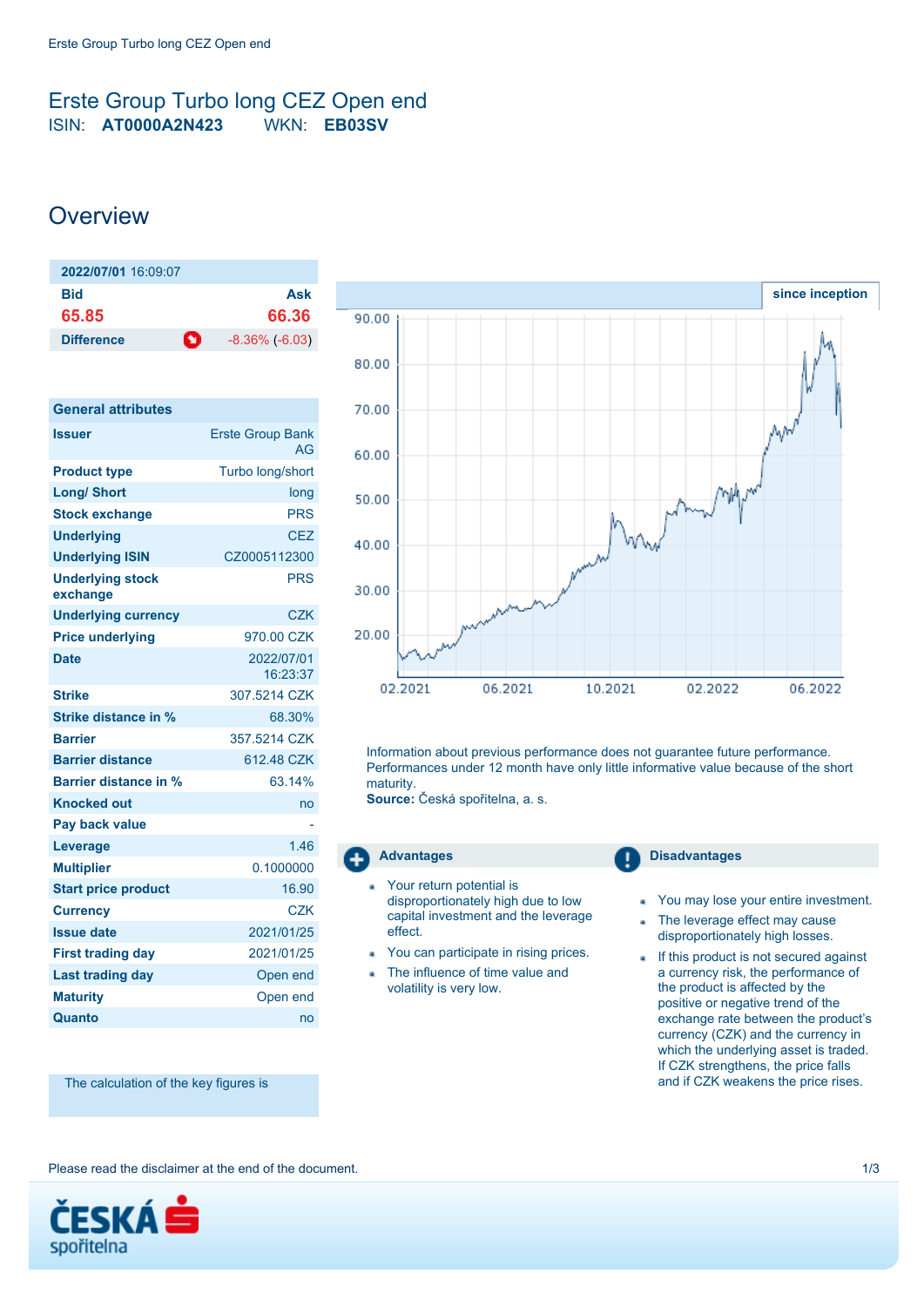based on the most recently delivered price of the underlying (see date/time stamp in tab underlying).

#### **Price information**

| <b>Today open</b>           | 70.96 |
|-----------------------------|-------|
| <b>Today high</b>           | 71.26 |
| <b>Today low</b>            | 65.26 |
| <b>Close (previous day)</b> | 72.14 |
| Spread in %                 | 0.77% |
| <b>Spread absolute</b>      | 0.51  |
| <b>Spread harmonised</b>    | 5.10  |
| High price (52 weeks)       | 87.93 |
| Low price (52 weeks)        | 25.77 |
|                             |       |

| <b>Performance</b>                           |            |
|----------------------------------------------|------------|
| <b>Performance YTD in %</b>                  | $+34.62%$  |
| Performance 1 month in %                     | $-16.21%$  |
| <b>Performance 6 months in %</b>             | $+34.62%$  |
| Performance 1 year in %                      | $+146.38%$ |
| Performance 3 years in %                     |            |
| Performance 5 years in %                     |            |
| <b>Performance since inception</b><br>in $%$ | $+291.15%$ |

#### **Turbo long/short | Description**

Turbo long/short allow you to benefit from market fluctuations in both ways. Turbo Long benefit from rising prices, Turbo Short from falling ones. Every incremental movement in the price of the underlying may lead to disproportionately high returns due to the leverage effect. However, while the unlimited upward potential is the upside of this particular Turbo , the risk of losing the entire capital invested if the set barrier has been broken is its downside.

In the case of Turbo Long the barrier is set below the current price of the underlying. Turbo Short will have the barrier set above the current price of the underlying. There are Turbo long/short with and without expiry date.

### **Secondary market**

**During the term it is possible to sell the product during the trading hours at the exchanges, where the product is listed.**

**The settlement at maturity of the certificate will realize within 7 working days. The settlement at knock-out of the certificate will realize within 7 working days.**